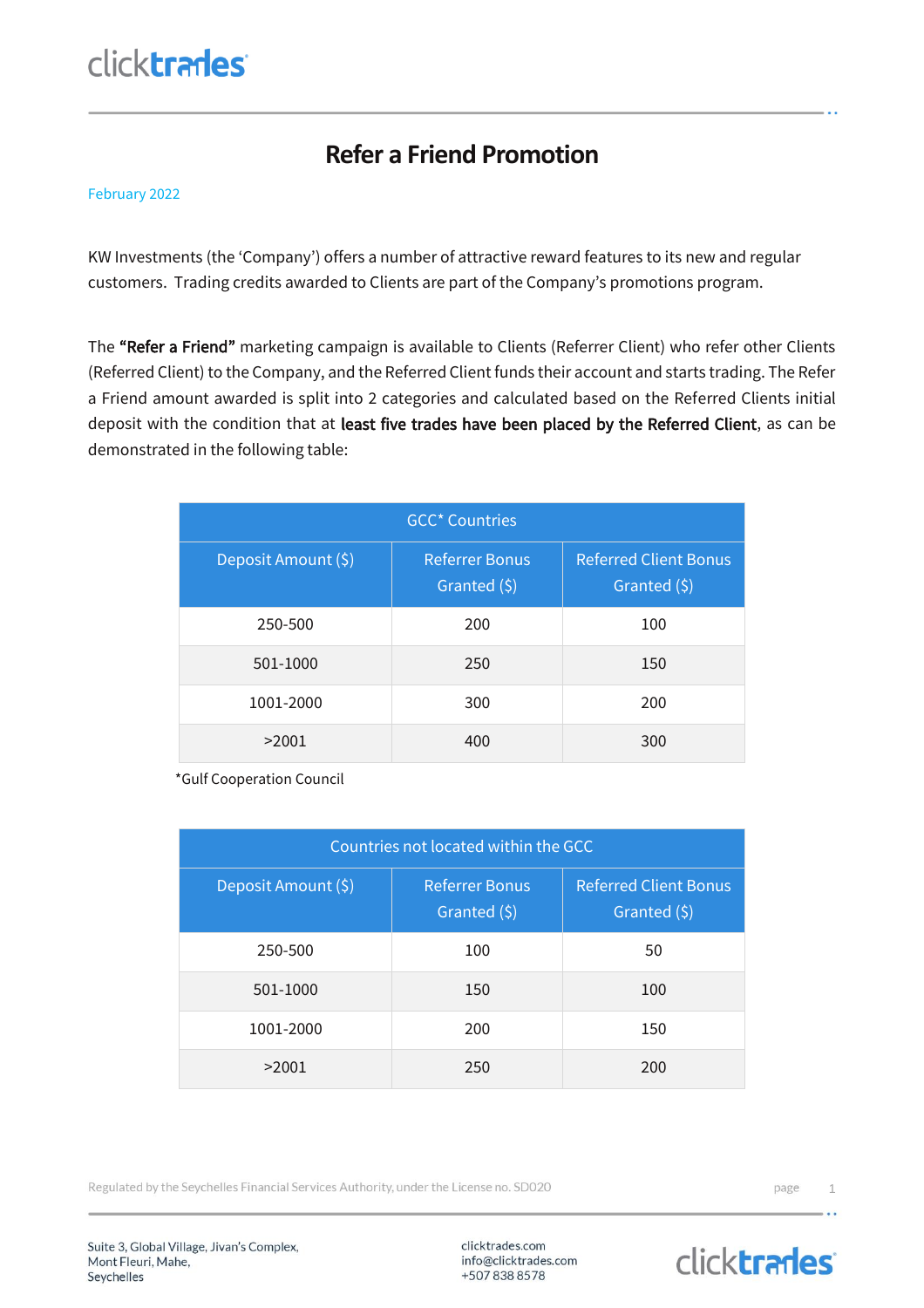# click**trades**

- i. Any Client referred by the Referrer to the Company under the Refer a Friend Promotion, must be a genuine new client that opens a new live account (meaning, not a "demo" account) via the relevant link provided by the Company to the Referrer or to him.
- ii. For the purpose of this offer, a new client will be regarded as an applicant or a close affiliate of an applicant who has never registered to apply for a live account with the Company and is accepted by the Company. The Company will in its sole discretion determine whether an applicant is a genuine new client by assessing whether the applicant is associated or affiliated with any other existing account holder with the Company, including those with previously closed accounts.
- iii. We hold the right of cancelling the "refer a friend' bonus if the recommended clients are not eligible.

#### Eligibility for the "Refer a friend" program

To be eligible for the Referral Program, or for the Referrer to receive an referral fee for referring a friend/family (except spouses) or any prospective client to the Company, the following conditions must be met:

- a) the Referred client must fully complete the account opening process and account funding;
- b) execute at least 5 trades within 30 (thirty) days of account activation and funding;
- c) be a first-time new Client signing up with ClickTrades;
- d) the Referred client can sign up for only one trading account;
- e) the Referrer (you) is not part of a referral, affiliate or other introduction program run by ClickTrades or any of the companies within the Key Way Group;
- f) the Referrer (you) must have an active account with ClickTrades and have executed at least two trades in the last 30 days and
- g) the referred Client in case of a family member must be over 18 years of age.

A Client is not eligible to participate in the Referral Program and cannot qualify as a Referrer if:

- a) he/she is not a holder of an account with ClickTrades and is not an active trader, (it must be a fully activated and funded account);
- b) the trading account is not in good standing with ClickTrades as determined by ClickTrades at its own discretion;
- c) the trading account is closed or terminated for any reason

Regulated by the Seychelles Financial Services Authority, under the License no. SD020

clicktrades.com info@clicktrades.com +5078388578